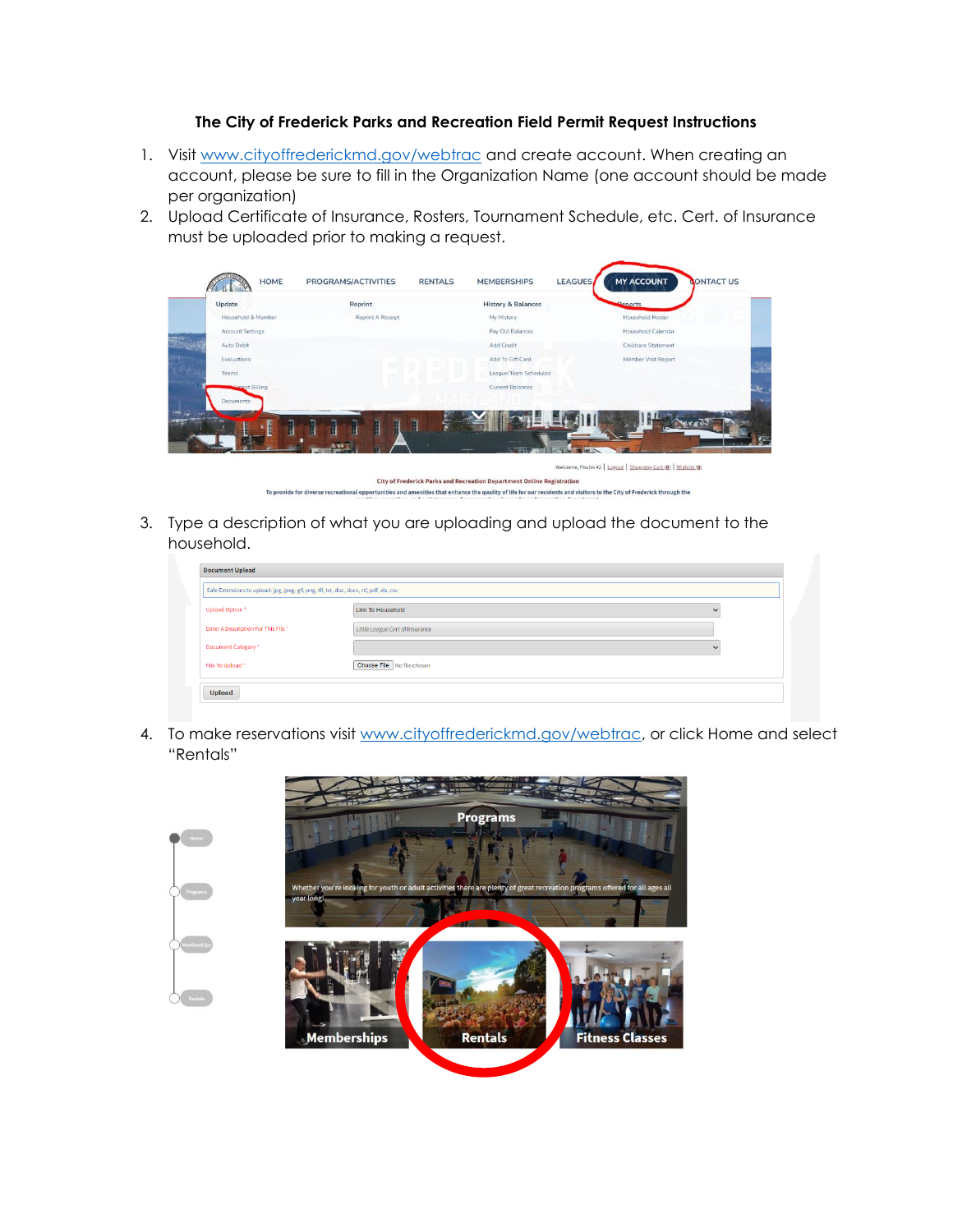## 5. Select Fields



6. Use the filters for specific locations/date- hit "search" button to apply filters

| ▲ Facility Search Criteria |                                                                                                                                                                                                |          |                |                       |                                                                                                                                                                  |  |  |
|----------------------------|------------------------------------------------------------------------------------------------------------------------------------------------------------------------------------------------|----------|----------------|-----------------------|------------------------------------------------------------------------------------------------------------------------------------------------------------------|--|--|
| Keyword Search             |                                                                                                                                                                                                | Date     | 09/22/2021     | <b>Begin Time</b>     | 12:00 am                                                                                                                                                         |  |  |
| Type                       | <b>All Types</b><br><b>Baker Park</b><br><b>Building</b><br><b>Carroll Creek Linear Park</b><br>Court<br>Garden Plots<br>Lake Area Only                                                        | Subtype  | All Sub Types  | Features              | <b>All Features</b><br><b>Chairs</b><br><b>Commercial Refrigerator</b><br>Commercial Stove/Oven<br>Conference Table<br><b>Dressing Room</b><br><b>Drive Gate</b> |  |  |
| Location                   | <b>All Locations</b><br><b>Amber Meadows Park</b><br>Apple Avenue Park<br><b>Baker Park</b><br>Baker Park Angelberger Field<br><b>Baker Park Bandshell</b><br>Baker Park Carillon Bell Tower v | Facility | All Facilities | <b>Display Option</b> | Detail<br>w                                                                                                                                                      |  |  |
| Reset<br><b>Search</b>     | $\qquad \qquad \text{and} \qquad \qquad$<br>鱼<br>$\qquad \qquad \blacksquare$<br>$\Box$                                                                                                        |          |                |                       |                                                                                                                                                                  |  |  |

7. Select ALL desired dates/times

|                                        |             |       |                          |             |          | <b>Total Results (2)</b> |
|----------------------------------------|-------------|-------|--------------------------|-------------|----------|--------------------------|
|                                        |             |       |                          |             |          |                          |
| <b>Facility Description</b>            | <b>Date</b> | Price | Info                     |             |          |                          |
|                                        |             |       |                          |             |          |                          |
|                                        |             |       |                          |             |          |                          |
|                                        |             |       |                          |             |          |                          |
|                                        |             |       |                          |             |          |                          |
|                                        |             |       |                          |             |          |                          |
|                                        |             |       |                          |             |          |                          |
|                                        |             |       |                          |             |          |                          |
| Clerestory Park Multi-purpose<br>Field |             |       | $\bullet$                | View<br>Map | $\equiv$ | $\prec$                  |
|                                        |             |       |                          |             |          |                          |
|                                        |             |       |                          |             |          |                          |
|                                        |             |       |                          |             |          |                          |
|                                        |             |       | 04/20/2022 \$0.00/\$0.00 |             |          | <b>Documents</b> Share   |